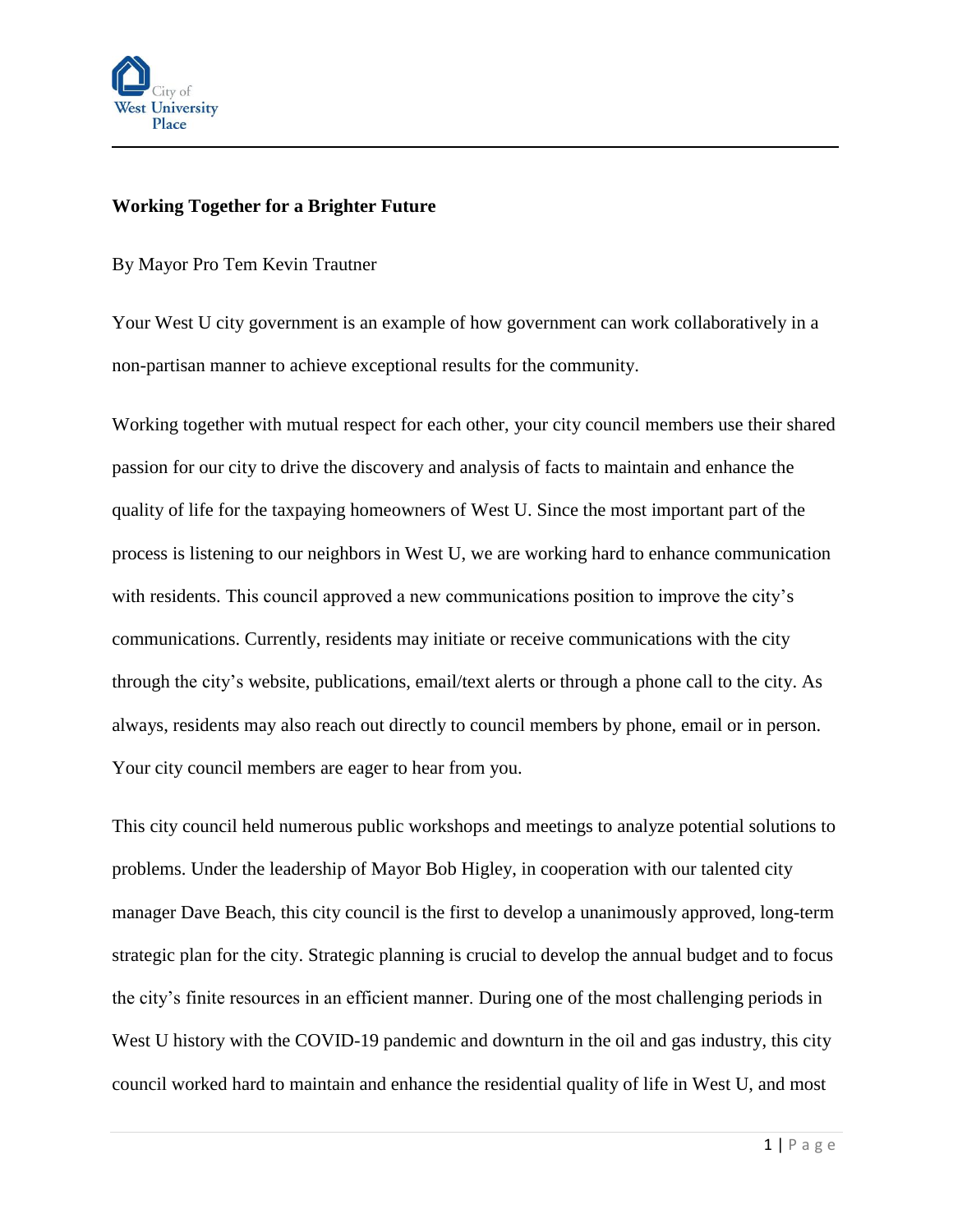

importantly, help keep its citizens safe and healthy. We did this through timely communications about COVID-19, closing our playgrounds and facilities, and re-opening them in a safe manner. We have also accomplished the following:

- enhanced and supported our exceptional police and fire departments;
- increased compensation and benefits for city employees to ensure our exceptional service model;
- initiated preliminary designs on citywide street and drainage improvements;
- approved the construction on the street and drainage improvements for Buffalo Speedway;
- implemented phase I of the virtual gate system;
- supported our recycling and environmental stewardship efforts;
- approved Martin Luther King Day as an official city holiday; and
- enacted common-sense ordinances, including on noise and light, to protect the quality of life in West U.

We did all of these things while substantially cutting the tax rate over the last two years, ensuring outstanding value to the taxpaying homeowner.

The high productivity of this city council would not be possible without each council member's respect for each other and desire to work together alongside their fellow residents for the benefit of West U. If you have any questions or concerns about your city government, please reach out